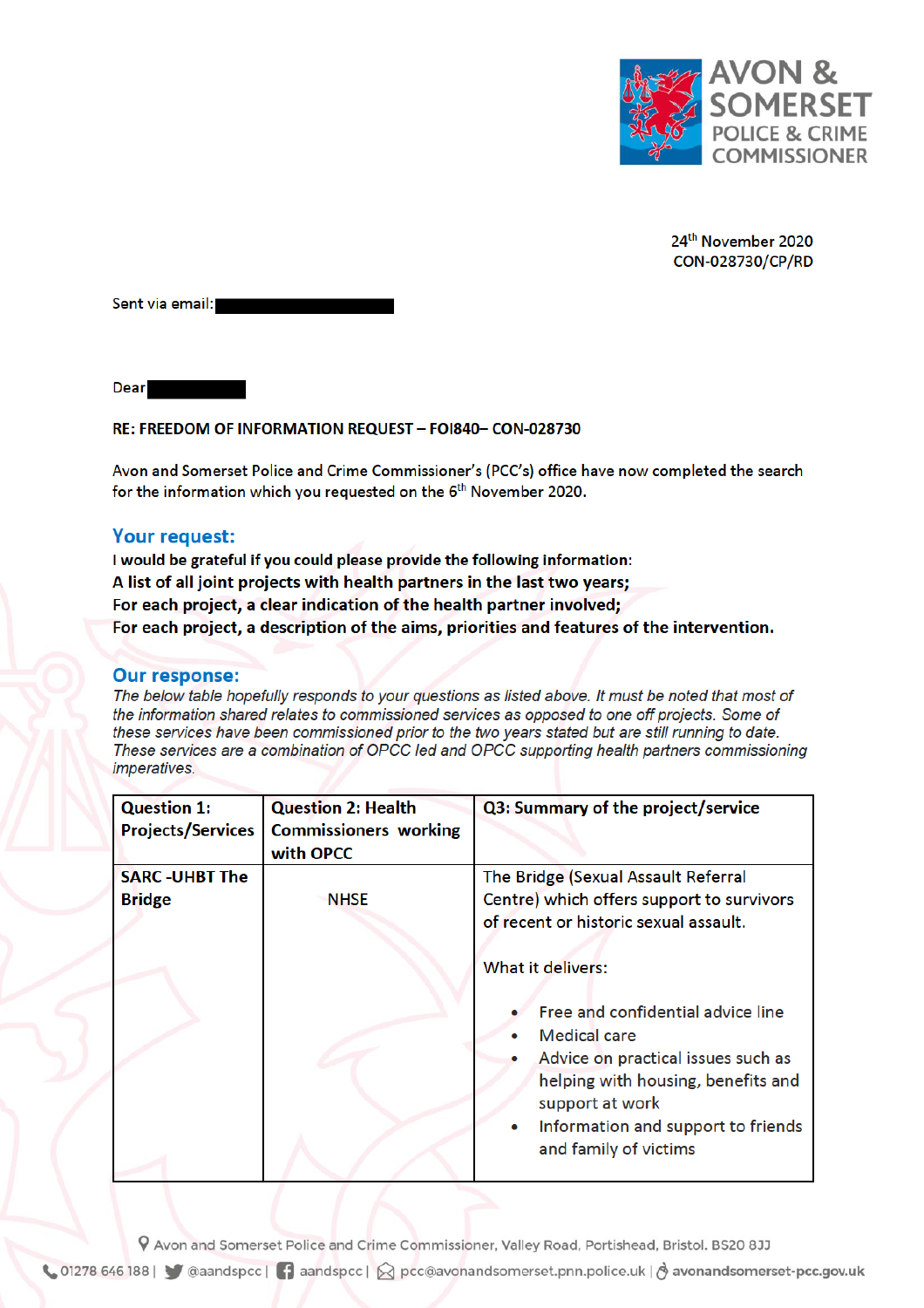|                       |                               | The service offers support with current                   |
|-----------------------|-------------------------------|-----------------------------------------------------------|
|                       |                               | and historical crime.                                     |
| <b>Acute Sexual</b>   |                               | Sexual Violence Consortium of SARSAS,                     |
| <b>Violence</b>       | NHSE and 3 CCGs -             | The Green House and Womankind                             |
| therapeutic           | <b>BNSSG and Somerset and</b> | providing therapy for adults where                        |
| services - SV         | <b>BANES Swindon and</b>      | offences occurred less than 12 months                     |
| Consortium            | Wiltshire                     | ago and Children and Young People at any                  |
| (Sarsas Lead)         | *BNSSG Lead                   | time                                                      |
|                       | Commissioner                  |                                                           |
|                       | <b>BNSSG CCG</b>              | Dedicated police phone line for                           |
| <b>Mental Health</b>  | Somerset CCG                  | consultation in the event of a s136                       |
| <b>Triage</b>         | <b>BANES CCG</b>              | decision and for lower-risk level concerns                |
| <b>Provider: AWP</b>  |                               | relating to mental health experienced by                  |
|                       |                               | call handlers or response officers.                       |
|                       |                               |                                                           |
| <b>ASCC - Liaison</b> | <b>NHSE</b>                   | Advice and Support at Custody and Court                   |
| and Diversion         |                               | Service, which provides assessment and                    |
| <b>Provider: AWP</b>  |                               | referral for vulnerable individuals                       |
| and Sompar.           |                               | throughout the criminal justice system                    |
|                       |                               | from police custody, voluntary attendees                  |
|                       |                               | and courts. The service works with                        |
|                       |                               | individuals who are vulnerable due to                     |
|                       |                               | their mental health, learning disability or               |
|                       |                               | substance misuse issues and provides                      |
|                       |                               | referrals onto relevant support agencies                  |
|                       |                               | as well as providing expert input into                    |
|                       |                               | court reports. The service operates across                |
|                       |                               | Avon and Somerset and includes delivery                   |
|                       |                               |                                                           |
|                       |                               | of the Drug Education Programme (DEP)<br>across the area. |
|                       |                               |                                                           |
|                       |                               | The DEP is a diversionary scheme that                     |
|                       |                               | treats drug possession offences as a                      |
|                       |                               | health issue and allows a one-time                        |
|                       |                               | opportunity to engage in an awareness                     |
|                       |                               | raising, health based intervention on the                 |
|                       |                               | impacts of drug use. Police can refer to                  |
|                       |                               | this intervention as opposed to criminally                |
|                       |                               | charging, however if the individual does                  |
|                       |                               | not engage they will be summoned to                       |
|                       |                               | court.                                                    |